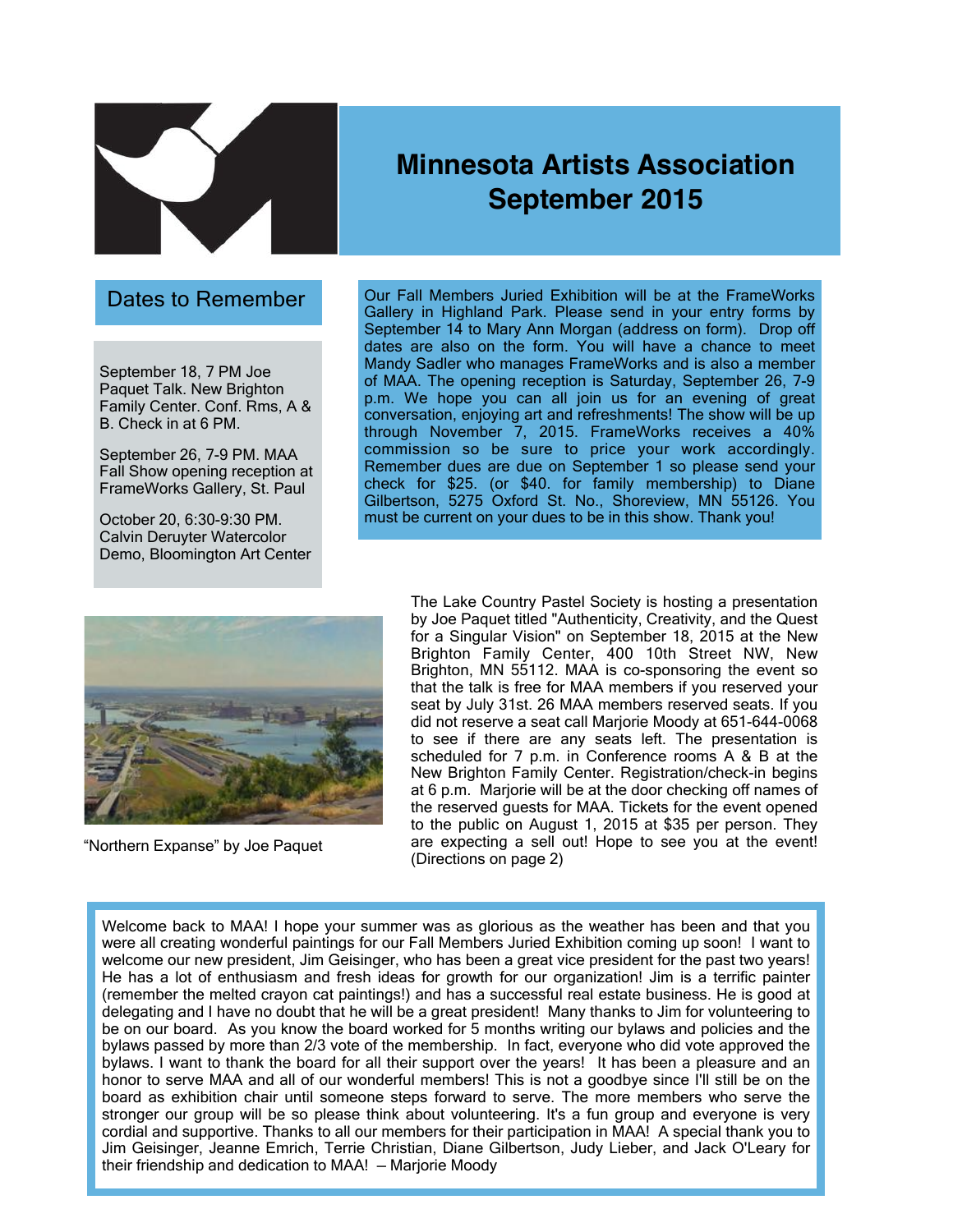DIRECTIONS to New Brighton Family Center for the Joe Paquet Talk

For travelers from westbound I-694, exit Long Lake Road, turn left at the top of ramp onto Long Lake Road, which changes names to 10th Street N.W. Cross railroad tracks, then turn left at first driveway past traffic signal at Old Hwy 8 N.W. The New Brighton web page explains that there will be construction on 10th Street N.W., but flaggers will guide motorists through the work zone during daylight hours. For travelers from eastbound I-694, exit Long Lake Road, turn right at the top of the ramp onto Long Lake Road, which changes names to 10th Street N.W. Cross railroad tracks, then turn left at first driveway past traffic signal at Old Hwy 8 N.W. The New Brighton web page explains that there will be construction on 10th Street N.W., but flaggers will guide motorists through the work zone during daylight hours.

### Members' News

MAA members were well represented at the State Fair this year. CONGRATULATIONS to Rita and Kat Corrigan, Marjorie Moody, Jack O'Leary, Gary Carabio, and Vera Kovacovic, all of whom were accepted into the State Fair art show this year! Well done, friends!



"Midnight Dance" by Marjorie Moody



"Hullabaloo" by Jack O'Leary



"Rosie" by Vera Kovacovic



"The Intercessor" by Kat Corrigan





"Autumn Inspiration" by Rita Corrigan

"World Cup Fever" by Edgar Carabio

Edgar (Gary) Carabio's painting "T'boli Woman" was selected for inclusion at the 28th Annual Northern National Art Competition at the Nicollet College in Rhineland, Wisconsin. The show opened in July and will end September 12.

The studios of Emmy White (321), Tom Dimock (183), Rita Corrigan & Marjorie Moody (392), Laurie Salmela and Mandy Sadler (425) will be open for First Thursday at the Northrup King Building (1500 Jackson St. NE, Minneapolis) on Thursday, September 3, 5-9 PM.